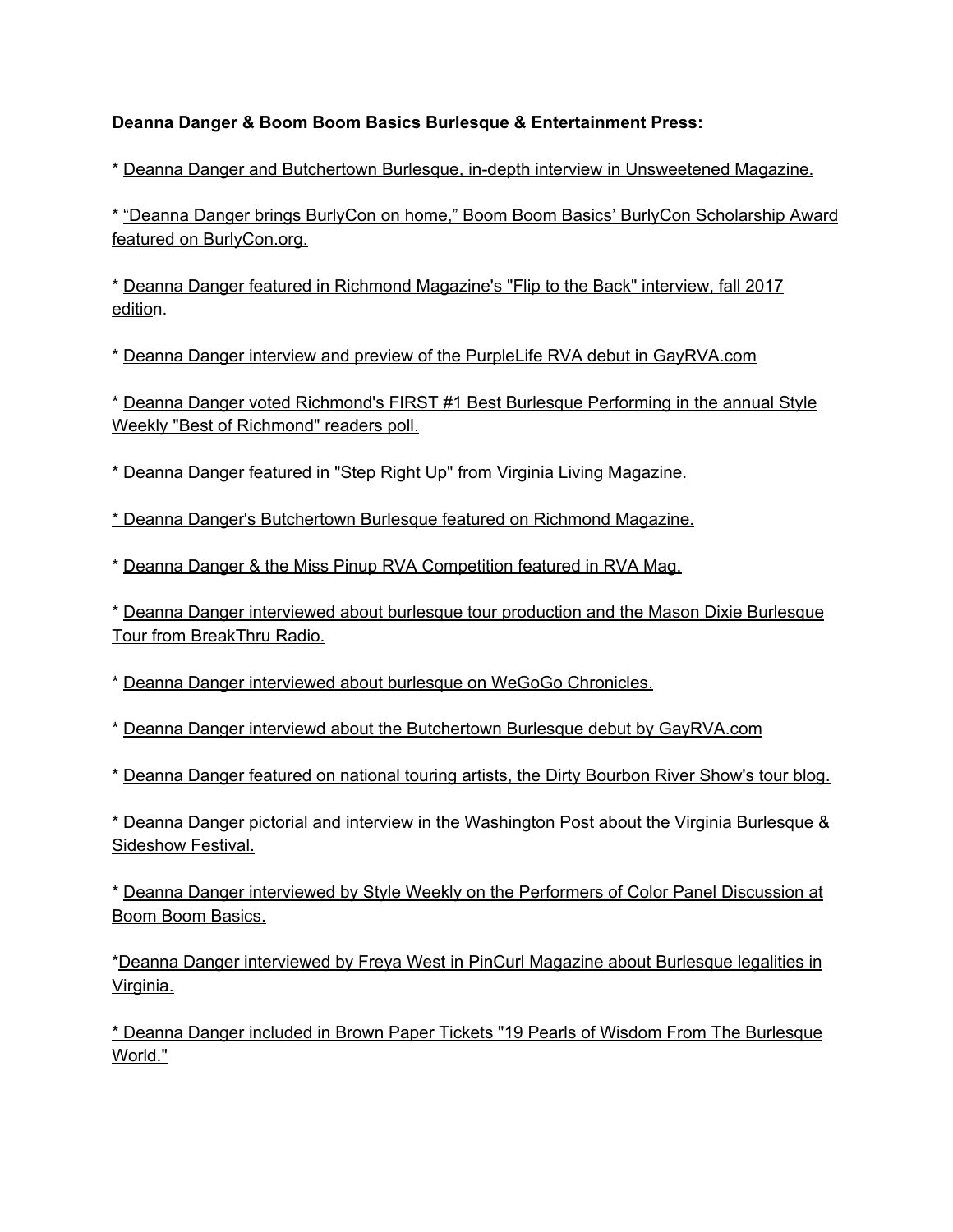\* Deanna Danger [interviewed](http://www.wvgazettemail.com/Entertainment/201402260211) by the Charleston Gazette about the Mason Dixie Burlesque [Tour.](http://www.wvgazettemail.com/Entertainment/201402260211)

\* Deanna Danger [interviewed](http://www.gayrva.com/arts-culture/dogtown-dance-theatre-booming-richmonds-premiere-hub-for-movement-arts/) about Boom Boom Basics Burlesque & Performing Arts Studio and burlesque classes at Dogtown Dance Theatre in [GayRVA.com.](http://www.gayrva.com/arts-culture/dogtown-dance-theatre-booming-richmonds-premiere-hub-for-movement-arts/)

\* Deanna Danger interviewed on the Circus Life Podcast about her [appearance](http://thecircuslife.com/051-andrew-tufano-lord-of-the-pasties-will-layman-scott-price/) in the "Lord of the Pasties" [burlesque](http://thecircuslife.com/051-andrew-tufano-lord-of-the-pasties-will-layman-scott-price/) show series.

\* Deanna Danger mentioned in PinCurl Magazine for her [outstanding](http://pincurlmag.com/a-page-from-siren-santinas-diary-burlycon-2013) peer review at BurlyCon [2013.](http://pincurlmag.com/a-page-from-siren-santinas-diary-burlycon-2013)

\* Deanna Danger [interviewed](http://rvamag.com/articles/full/22675/byrlesque-at-the-byrd-returns-with-second-annual-holidays-at-the-movies-performa) about the 2nd Annual "Byrlesque At The Byrd: Holidays at the Movies" at the historic Byrd Theatre by RVA [Magazine.](http://rvamag.com/articles/full/22675/byrlesque-at-the-byrd-returns-with-second-annual-holidays-at-the-movies-performa)

\* Deanna Danger [interviewed](http://www.hispanicbusiness.com/2013/8/23/burlesque_and_vaudeville_show_at_the.htm) about bringing burlesque & vaudeville back to the historic Jefferson Theater in [Charlottesville,](http://www.hispanicbusiness.com/2013/8/23/burlesque_and_vaudeville_show_at_the.htm) VA.

\* Deanna Danger feature cover story, [interview,](http://rvamag.com/articles/full/12473/rva-no-6-boom-boom-basics) and full pictorial spread in the Fall 2011 issue of RVA [Magazine.](http://rvamag.com/articles/full/12473/rva-no-6-boom-boom-basics)

\* Deanna Danger interviewed by Cristina Merrill of [Richmond.com](http://www.richmond.com/arts-entertainment/article_5e8d2400-4927-11e2-8c31-0019bb30f31a.html) on burlesque in Richmond for [2013.](http://www.richmond.com/arts-entertainment/article_5e8d2400-4927-11e2-8c31-0019bb30f31a.html)

\* Deanna Danger mentioned on [21stCenturyBurlesque.com](http://21stcenturyburlesque.com/siobhan-atomica-show-me-burlesque-festival-diary-part-2/) in Siobhan Atomica's Show Me Burlesque Festival 2014 Diary for outstanding [performance.](http://21stcenturyburlesque.com/siobhan-atomica-show-me-burlesque-festival-diary-part-2/)

\* Deanna Danger's mention from the 2010 New York Burlesque Festival on [burlesquebeat.com.](http://burlesquebeat.com/2010/10/07/nybf-2010-thursday-teaser-party/)

\* Deanna Danger was also featured in the Health section of the December 2010 issue of Richmond Magazine, and on WTVR Chanel 6's "Virginia This Morning" promoting Boom Boom Basics Burlesque Studio in March of 2011!

## **Show Reviews:**

\* "Byrlesque At The Byrd: Holidays At The Movies" Presented by Deanna Danger [Productions,](http://rvamag.com/articles/full/17191/byrlesque-at-the-byrd-holidays-at-the-movies) December 2012 on [RVAMag.com.](http://rvamag.com/articles/full/17191/byrlesque-at-the-byrd-holidays-at-the-movies)

\* "Gypsies! Tramps! Thieves!" At The Carnival of 5 Fires 2012 [Presented](http://rvamag.com/articles/full/16994/gypsies-tramps-thieves-at-gallery-5) by Deanna Danger Productions, October 2012 on [RVAMag.com.](http://rvamag.com/articles/full/16994/gypsies-tramps-thieves-at-gallery-5)